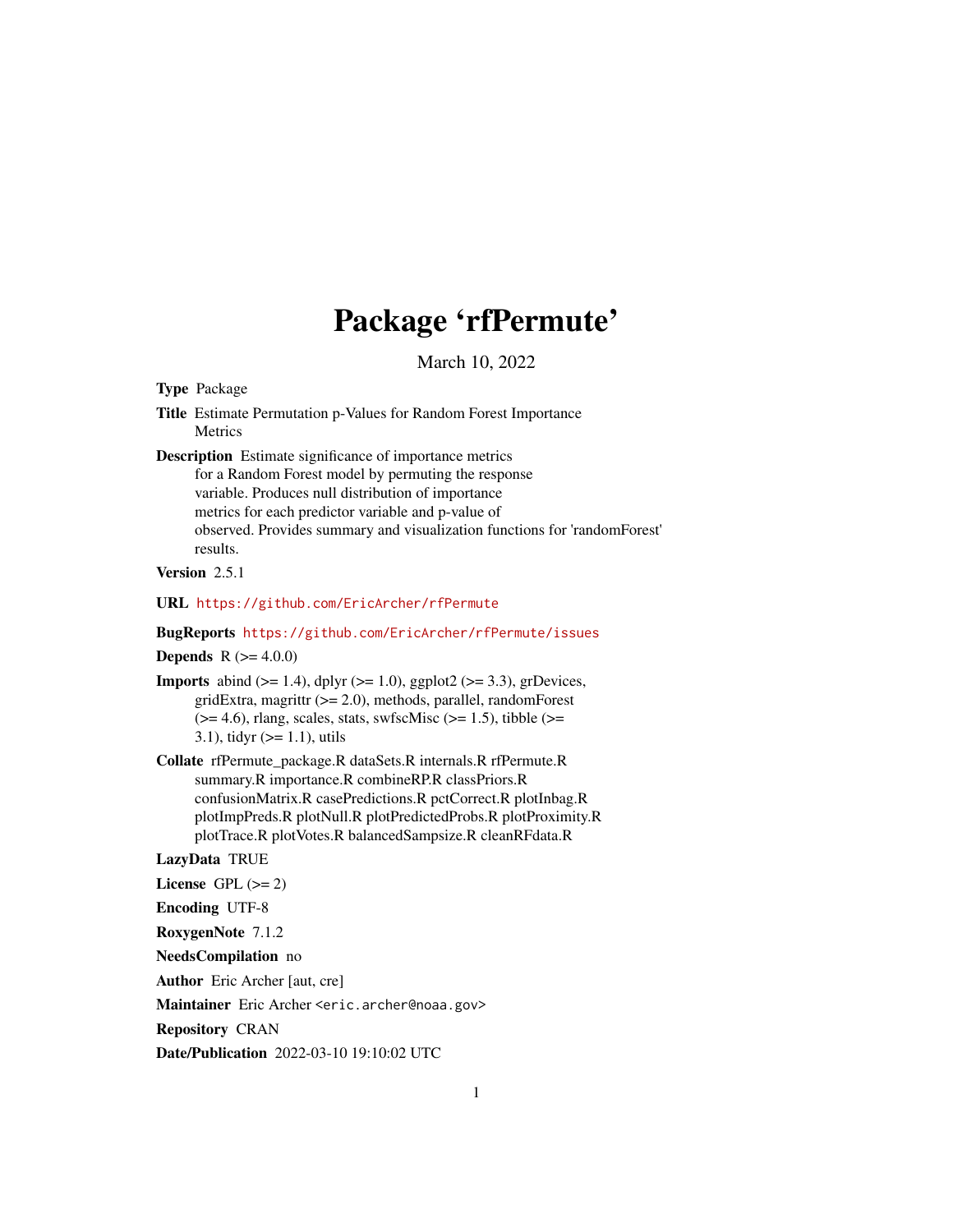## <span id="page-1-0"></span>R topics documented:

|       | -3             |
|-------|----------------|
|       | $\overline{4}$ |
|       | -5             |
|       | 5              |
|       | -6             |
|       | -7             |
|       | - 9            |
|       |                |
|       |                |
|       |                |
|       |                |
|       |                |
|       |                |
|       |                |
|       |                |
|       |                |
|       |                |
|       |                |
| Index | 22             |

<span id="page-1-1"></span>balancedSampsize *Balanced Sample Size*

#### Description

Create a vector of balanced (equal) sample sizes for use in the sampsize argument of [rfPermute](#page-17-1) or [randomForest](#page-0-0) for a classification model. The values are derived from a percentage of the smallest class sample size.

#### Usage

balancedSampsize(y,  $pct = 0.5$ )

#### Arguments

| <b>V</b> | character, numeric, or factor vector containing classes of response variable. Val- |
|----------|------------------------------------------------------------------------------------|
|          | ues will be treated as unique for computing class frequencies.                     |
| pct      | percent of smallest class frequency for sampsize vector.                           |

#### Value

a named vector of sample sizes as long as the number of classes.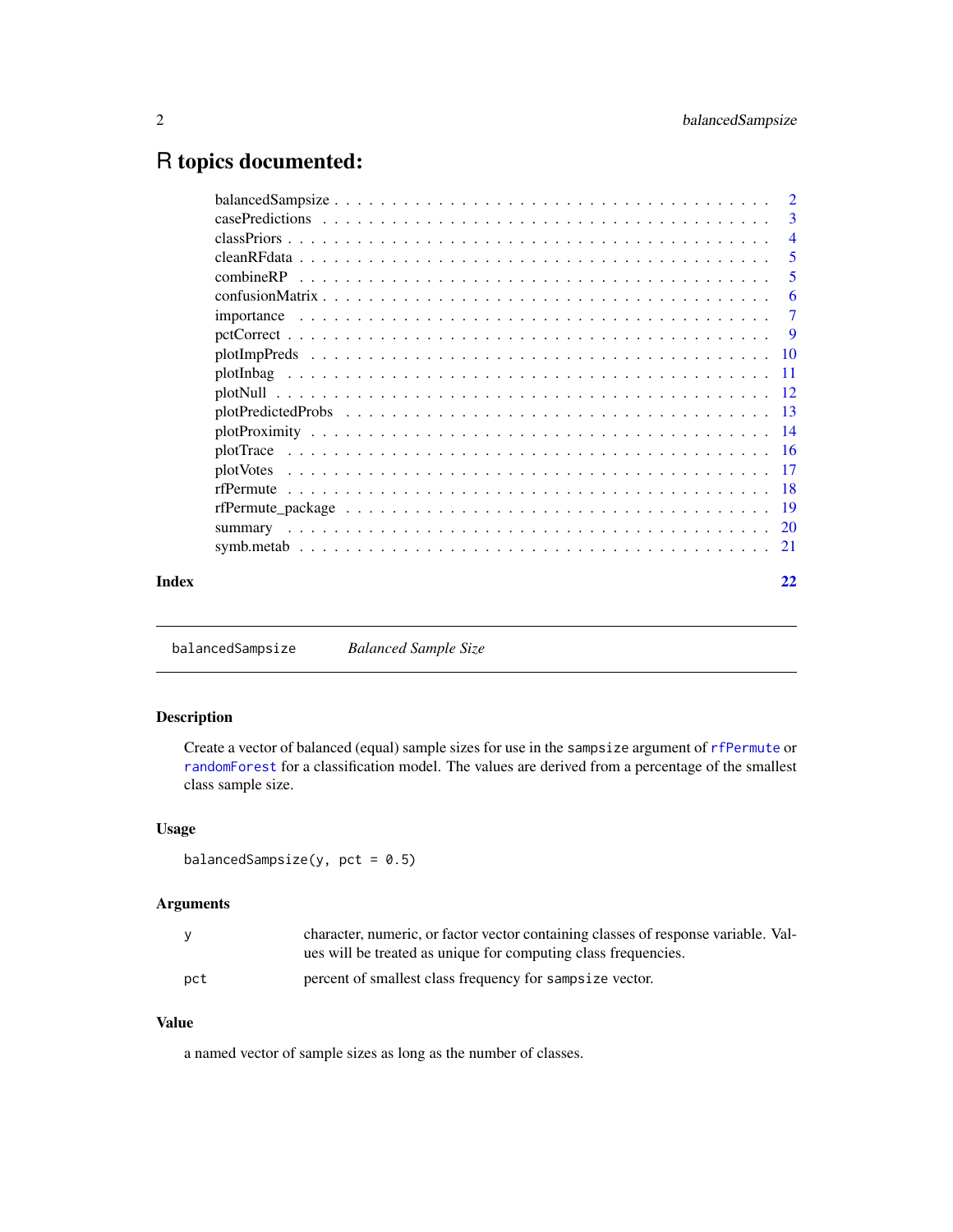#### <span id="page-2-0"></span>casePredictions 3

#### Author(s)

Eric Archer <eric.archer@noaa.gov>

#### Examples

```
data(mtcars)
# A balanced model with default half of smallest class size
sampsize_0.5 <- balancedSampsize(mtcars$am)
sampsize_0.5
rfPermute(factor(am) ~ ., mtcars, replace = FALSE, sampsize = sampsize_0.5)
# A balanced model with one quarter of smallest class size
sampsize_0.25 <- balancedSampsize(mtcars$am, pct = 0.25)
sampsize_0.25
rfPermute(factor(am) ~ ., mtcars, replace = FALSE, sampsize = sampsize_0.25)
```
casePredictions *Case Predictions*

#### Description

Construct a data frame of case predictions for training data along with vote distributions.

#### Usage

```
casePredictions(x)
```
#### **Arguments**

x a rfPermte or randomForest model object.

#### Value

A data frame containing columns of original and predicted cases, whether they were correctly classified, and vote distributions among cases.

#### Author(s)

Eric Archer <eric.archer@noaa.gov>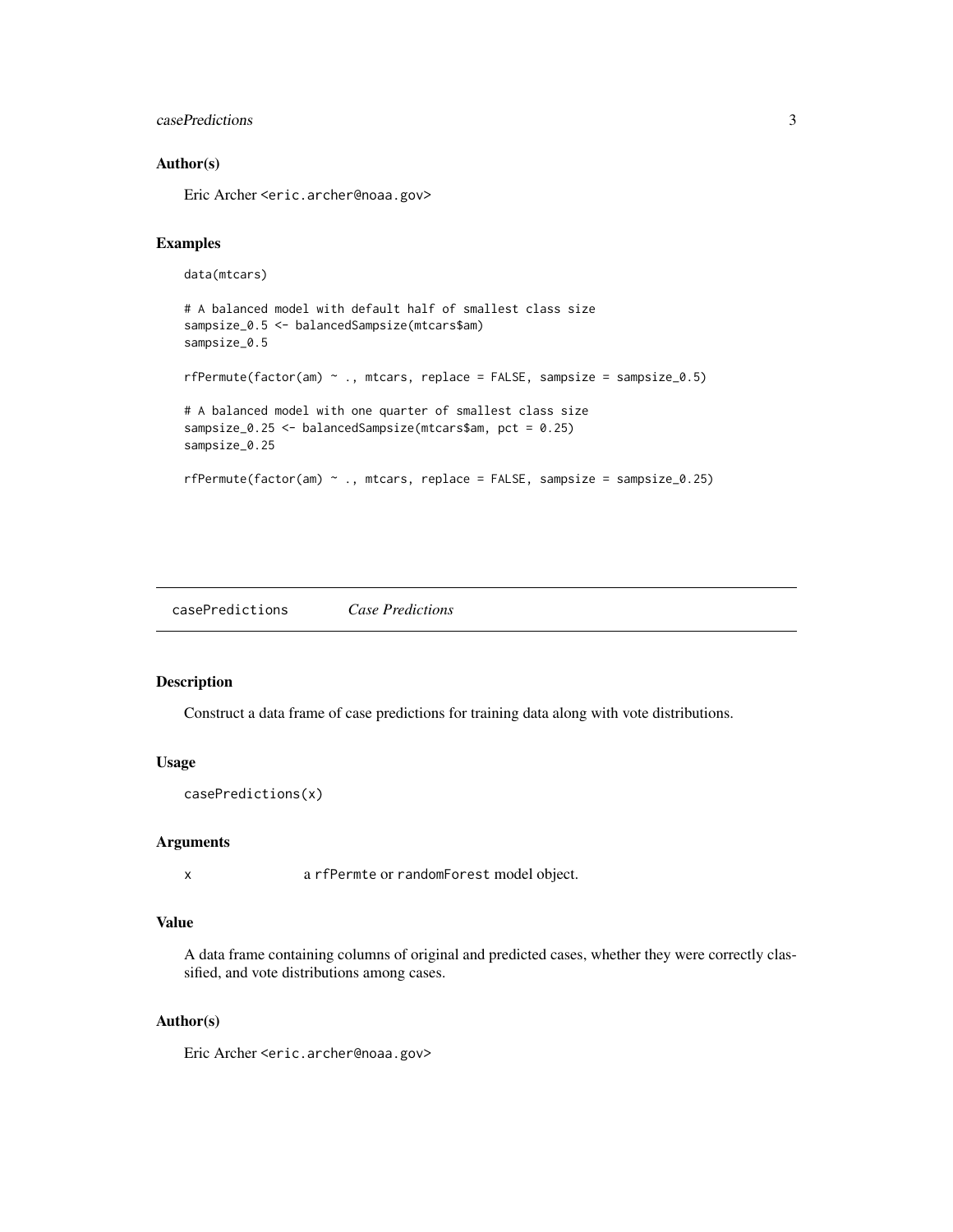#### Examples

```
library(randomForest)
data(mtcars)
rf <- randomForest(factor(am) ~ ., mtcars)
cp <- casePredictions(rf)
cp
```
<span id="page-3-1"></span>classPriors *Class Priors*

#### Description

Compute the class classification priors and class-specific model binomial p-values using these priors as null hypotheses.

#### Usage

```
classPriors(x, sampsize)
```
#### Arguments

|          | a rfPermute or randomForest model object.                                                                                                                                                          |
|----------|----------------------------------------------------------------------------------------------------------------------------------------------------------------------------------------------------|
| sampsize | the vector of sample sizes used to construct the model. If provided, must have<br>length equal to number of classes. If set to NULL, priors will be computed as-<br>suming empirical sample sizes. |

#### Author(s)

Eric Archer <eric.archer@noaa.gov>

#### See Also

[balancedSampsize](#page-1-1), [confusionMatrix](#page-5-1)

```
library(randomForest)
data(mtcars)
```

```
# random sampling with replacement
rf <- randomForest(factor(am) ~ ., mtcars)
confusionMatrix(rf)
classPriors(rf, NULL)
```

```
# balanced design
sampsize <- balancedSampsize(mtcars$am)
```
<span id="page-3-0"></span>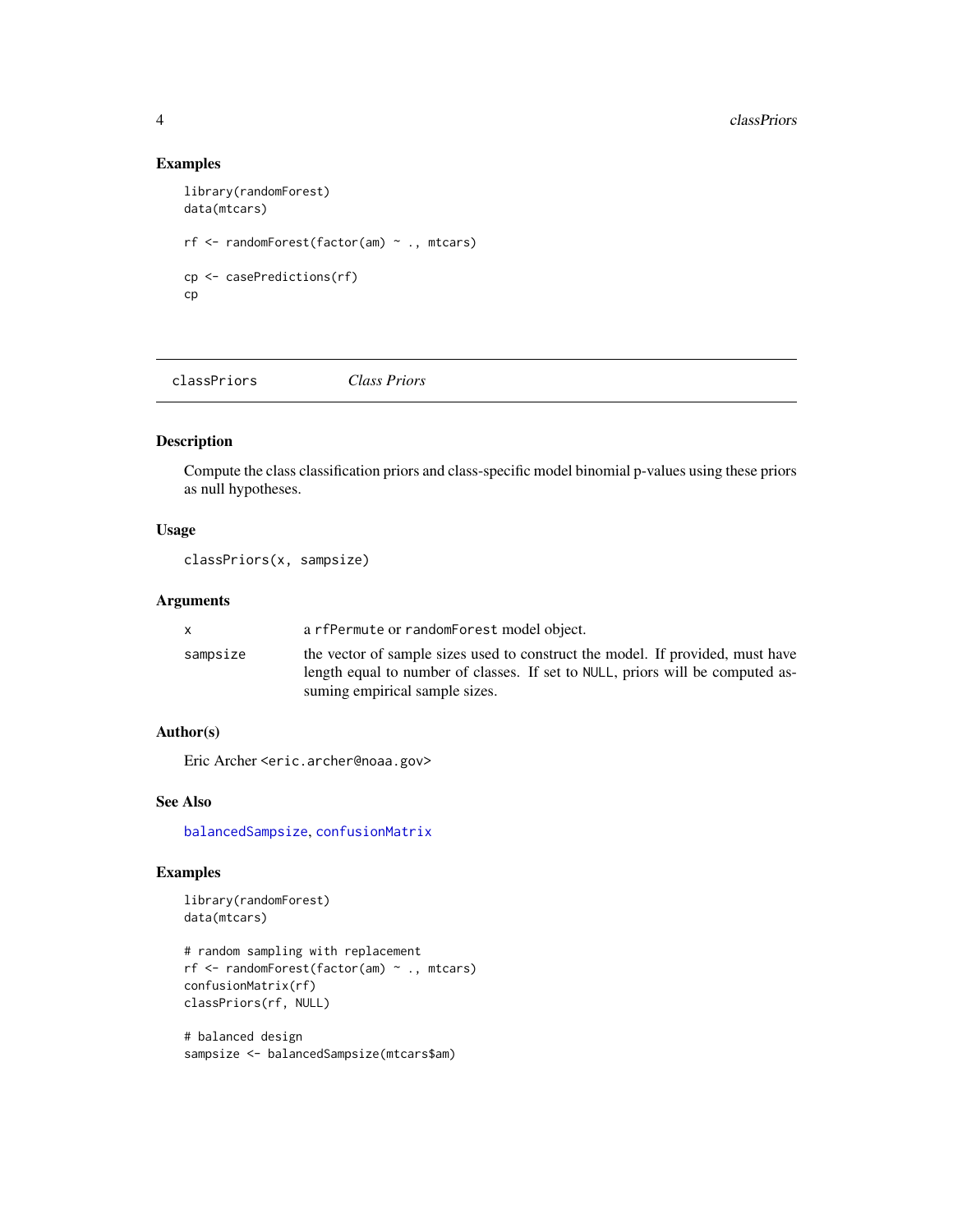#### <span id="page-4-0"></span>cleanRFdata 5

```
rf <- randomForest(factor(am) \sim ., mtcars, replace = FALSE, sampsize = sampsize)
confusionMatrix(rf)
classPriors(rf, sampsize)
```
cleanRFdata *Clean Random Forest Input Data*

#### Description

Removes cases for a Random Forest classification model with missing data and predictors that are constant.

#### Usage

```
cleanRFdata(x, y, data, max.levels = 30)
```
#### Arguments

| X.         | columns used as predictor variables as character or numeric vector. |
|------------|---------------------------------------------------------------------|
| - V        | column used as response variable as character or numeric.           |
| data       | data.frame containing x and y columns.                              |
| max.levels | maximum number of levels in response variable y.                    |

#### Value

a data.frame containing cleaned data.

#### Author(s)

Eric Archer <eric.archer@noaa.gov>

combineRP *Combine rfPermute objects*

#### Description

Combines two or more ensembles of rfPermute objects into one, combining randomForest results, null distributions, and re-calculating p-values.

#### Usage

combineRP(...)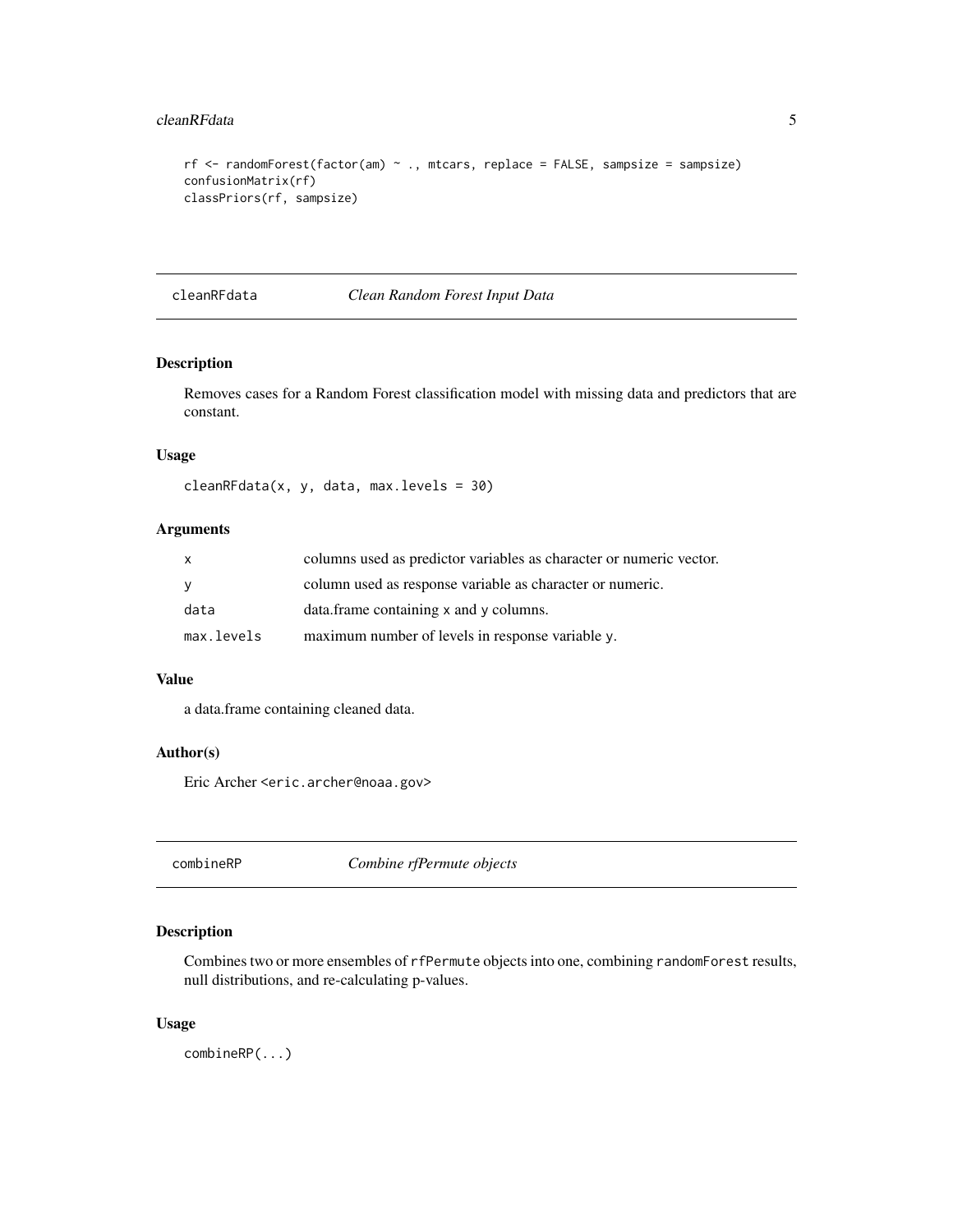#### <span id="page-5-0"></span>Arguments

... two or more objects of class rfPermute, to be combined into one.

#### Author(s)

Eric Archer <eric.archer@noaa.gov>

#### See Also

[combine](#page-0-0)

#### Examples

```
data(iris)
rp1 <- rfPermute(
  Species \sim ., iris, ntree = 50, norm. votes = FALSE, nrep = 100, num. cores = 1
)
rp2 <- rfPermute(
  Species \sim ., iris, ntree = 50, norm.votes = FALSE, nrep = 100, num.cores = 1
)
rp3 <- rfPermute(
  Species \sim ., iris, ntree = 50, norm.votes = FALSE, nrep = 100, num.cores = 1
\lambdarp.all <- combineRP(rp1, rp2, rp3)
rp.all
plotNull(rp.all)
```
<span id="page-5-1"></span>confusionMatrix *Confusion Matrix*

#### Description

Generate a confusion matrix for Random Forest classification models with error rates translated into percent correctly classified, and columns for confidence intervals added.

```
confusionMatrix(x, conf.level = 0.95, threshold = NULL)plotConfMat(x, title = NULL, plot = TRUE)
```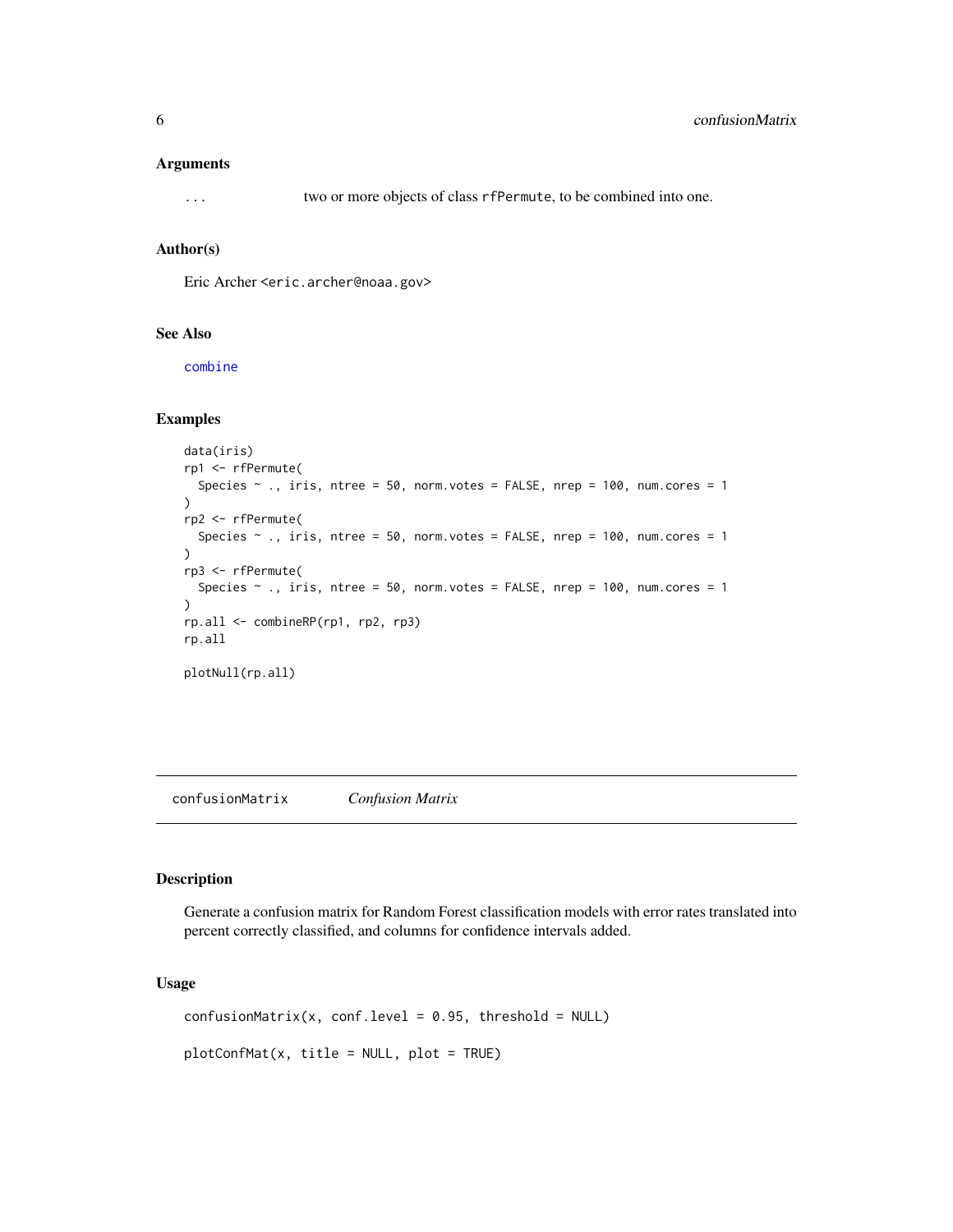#### <span id="page-6-0"></span>importance 7

#### Arguments

| x          | a rfPermute or randomForest model object.                                                                                                                                                                                                                   |
|------------|-------------------------------------------------------------------------------------------------------------------------------------------------------------------------------------------------------------------------------------------------------------|
| conf.level | confidence level for the binom, test confidence interval                                                                                                                                                                                                    |
| threshold  | threshold to test observed classification probability against. Should be a number<br>between 0 and 1. If not NULL, the output matrix will have extra columns giving<br>the one-tailed probability that the true correct classification is $\geq$ threshold. |
| title      | a title for the plot.                                                                                                                                                                                                                                       |
| plot       | display the plot?                                                                                                                                                                                                                                           |

#### Author(s)

Eric Archer <eric.archer@noaa.gov>

#### See Also

#### [classPriors](#page-3-1)

#### Examples

```
library(randomForest)
data(mtcars)
rf <- randomForest(factor(am) ~ ., mtcars)
confusionMatrix(rf)
confusionMatrix(rf, conf.level = 0.75)confusionMatrix(rf, threshold = 0.7)
confusionMatrix(rf, threshold = 0.8)
confusionMatrix(rf, threshold = 0.95)
```
importance *Extract rfPermute Importance Scores and p-values.*

#### Description

The importance function extracts a matrix of the observed importance scores and p-values from the object produced by a call to rfPermute. plotImportance produces a visualization of importance scores as either a barchart or heatmap.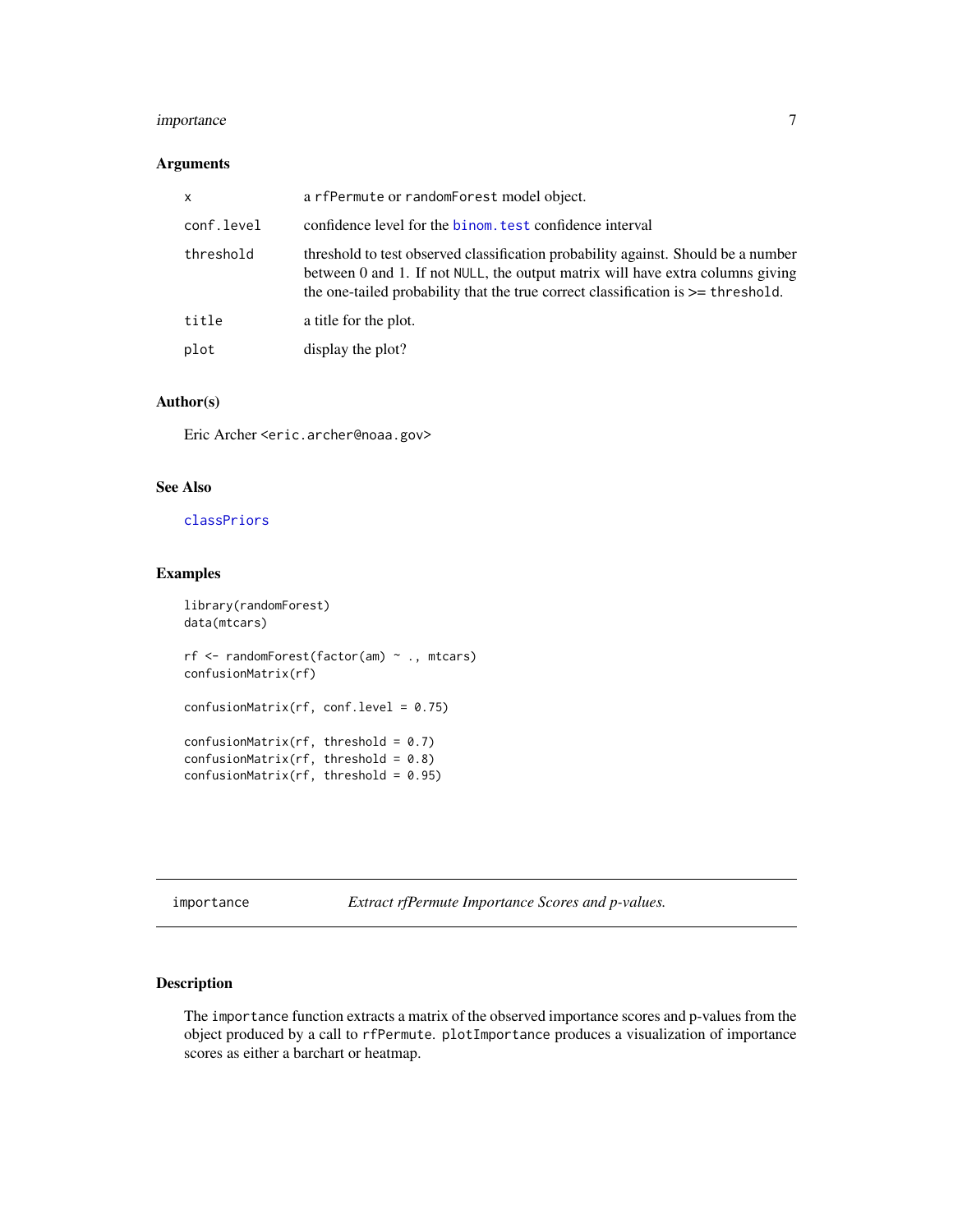### <span id="page-7-0"></span>8 importance

### Usage

```
## S3 method for class 'rfPermute'
importance(x, scale = TRUE, sort.py = NULL, decreasing = TRUE, ...)plotImportance(
 x,
 plot.type = c("bar", "heatmap"),
 imp.type = NULL,
 scale = TRUE,
 sig.only = FALSE,
 alpha = 0.05,
 n = NULL,ranks = TRUE,
 xlab = NULL,ylab = NULL,
 main = NULL,
 size = 3,
 plot = TRUE
)
```
#### Arguments

| x          | for importance, an object produced by a call to rfPermute. For plotImportance,<br>either a rfPermute or randomForest model object. If the latter, it must have<br>been run with importance = TRUE.                                                                                                                                                                                                         |
|------------|------------------------------------------------------------------------------------------------------------------------------------------------------------------------------------------------------------------------------------------------------------------------------------------------------------------------------------------------------------------------------------------------------------|
| scale      | for permutation based measures, should the measures be divided their "standard"<br>errors"?                                                                                                                                                                                                                                                                                                                |
| sort.by    | character vector giving the importance metric(s) or p-values to sort by. If NULL,<br>defaults to "MeanDecreaseAccuracy" for classification models and "%IncMSE"<br>for regression models.                                                                                                                                                                                                                  |
| decreasing | logical. Should the sort order be increasing or decreasing?                                                                                                                                                                                                                                                                                                                                                |
| .          | arguments to be passed to and from other methods.                                                                                                                                                                                                                                                                                                                                                          |
| plot.type  | plot importances as a bar chart or heatmap?                                                                                                                                                                                                                                                                                                                                                                |
| imp.type   | character vector listing which importance measures to plot. Can be class names<br>(for classification models) or names of overall importance measures (e.g., "Me-<br>anDecreaseAccuracy").                                                                                                                                                                                                                 |
| sig.only   | Plot only the significant $(\leq)$ alpha) predictors?                                                                                                                                                                                                                                                                                                                                                      |
| alpha      | a number specifying the critical alpha for identifying predictors with importance<br>scores significantly different from random. This parameter is only relevant if rf<br>is a rfPermute object with p-values. Importance measures with p-values less<br>than or equal to alpha will be denoted in barcharts in red and in the heatmap by<br>a white diamond. If set to NULL, significance is not denoted. |
| n          | plot n most important predictors.                                                                                                                                                                                                                                                                                                                                                                          |
| ranks      | plot ranks instead of actual importance scores?                                                                                                                                                                                                                                                                                                                                                            |
| xlab, ylab | labels for the x and y axes.                                                                                                                                                                                                                                                                                                                                                                               |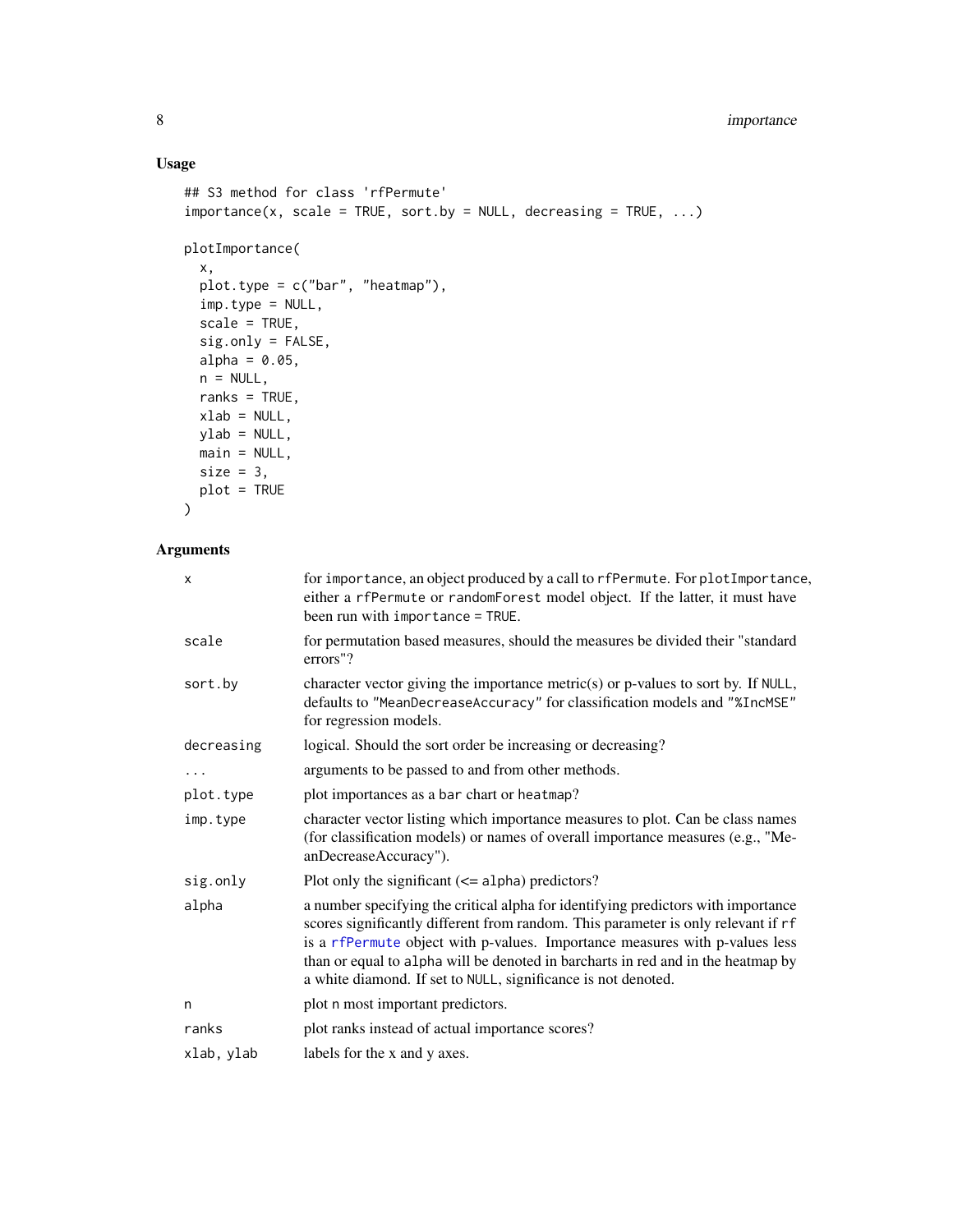#### <span id="page-8-0"></span>pctCorrect 99

| main | main title for plot.                                                                                      |
|------|-----------------------------------------------------------------------------------------------------------|
| size | a value specifying the size of the significance diamond in the heatmap if the<br>$p$ -value $\leq$ alpha. |
| plot | display the plot?                                                                                         |

#### Author(s)

Eric Archer <eric.archer@noaa.gov>

#### Examples

data(mtcars)

```
# A classification model classifying cars to manual or automatic transmission
am.rp \leq rfPermute(factor(am) \sim ., mtcars, ntree = 100, nrep = 50)
imp.scaled <- importance(am.rp, scale = TRUE)
imp.scaled
# plot scaled importance scores
plotImportance(am.rp, scale = TRUE)
# plot unscaled and only significant scores
plotImportance(am.rp, scale = FALSE, sig.only = TRUE)
```
pctCorrect *Percent Correctly Classified*

#### Description

For classification models, calculate the percent of individuals correctly classified in a specified percent of trees in the forest.

#### Usage

```
pctCorrect(x, pct = c(seq(0.8, 0.95, 0.05), 0.99))
```
#### Arguments

|     | a rfPermte or randomForest model object.                                                         |
|-----|--------------------------------------------------------------------------------------------------|
| pct | vector of minimum percent of trees voting for each class. Can be $\theta$ : 1 or $\theta$ : 100. |

#### Value

a matrix giving the percent of individuals correctly classified in each class and overall for each threshold value specified in pct.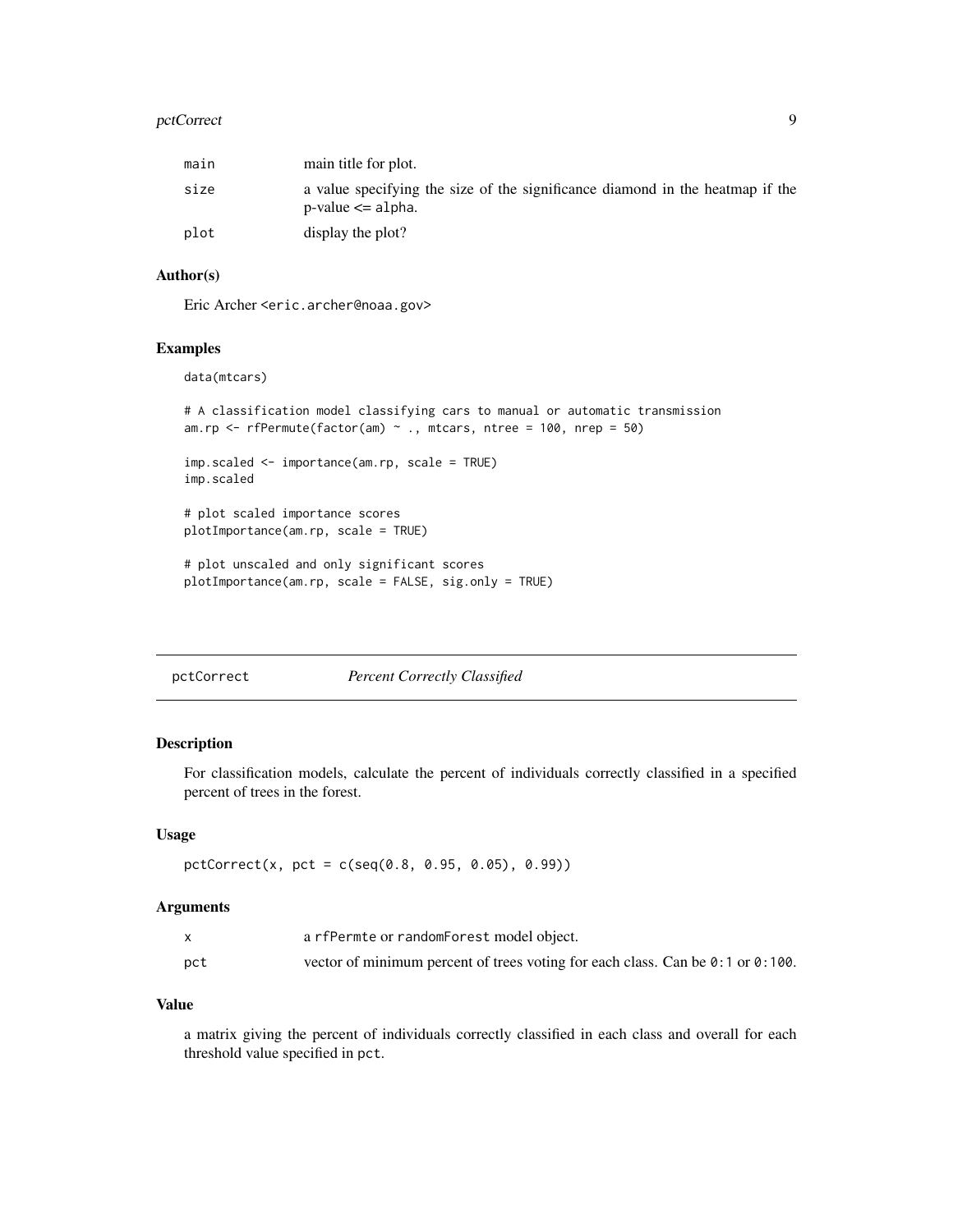#### Author(s)

Eric Archer <eric.archer@noaa.gov>

#### Examples

```
library(randomForest)
data(mtcars)
```

```
rf <- randomForest(factor(am) ~ ., mtcars, importance = TRUE)
pctCorrect(rf)
```
plotImpPreds *Plot Important Predictor Distribution*

#### Description

For classification models, plot distribution of predictor variables on classes sorted by order of importance in model.

#### Usage

```
plotImpPreds(
  x,
  df,
  class.col,
  imp.type = NULL,
  max.vars = 16,
  scale = TRUE,
  size = 1,
  point.alpha = 0.2,
  violin.alpha = 0.5,
  plot = TRUE
\overline{\phantom{0}}
```
#### Arguments

| $\boldsymbol{\mathsf{x}}$ | a rfPermute or randomForest model object.                                      |
|---------------------------|--------------------------------------------------------------------------------|
| df                        | data.frame with predictors in rf model.                                        |
| class.col                 | response column name in df.                                                    |
| imp.type                  | character string representing importance type to use for sorting predictors.   |
| max.vars                  | number of variables to plot (from most important to least).                    |
| scale                     | For permutation based importance measures, should they be divided their "stan- |
|                           | dard errors"?                                                                  |
|                           | size, point.alpha, violin.alpha                                                |
|                           | controls size of points and alpha values (transparency) for points and violin  |
|                           | plots.                                                                         |
| plot                      | display the plot?                                                              |
|                           |                                                                                |

<span id="page-9-0"></span>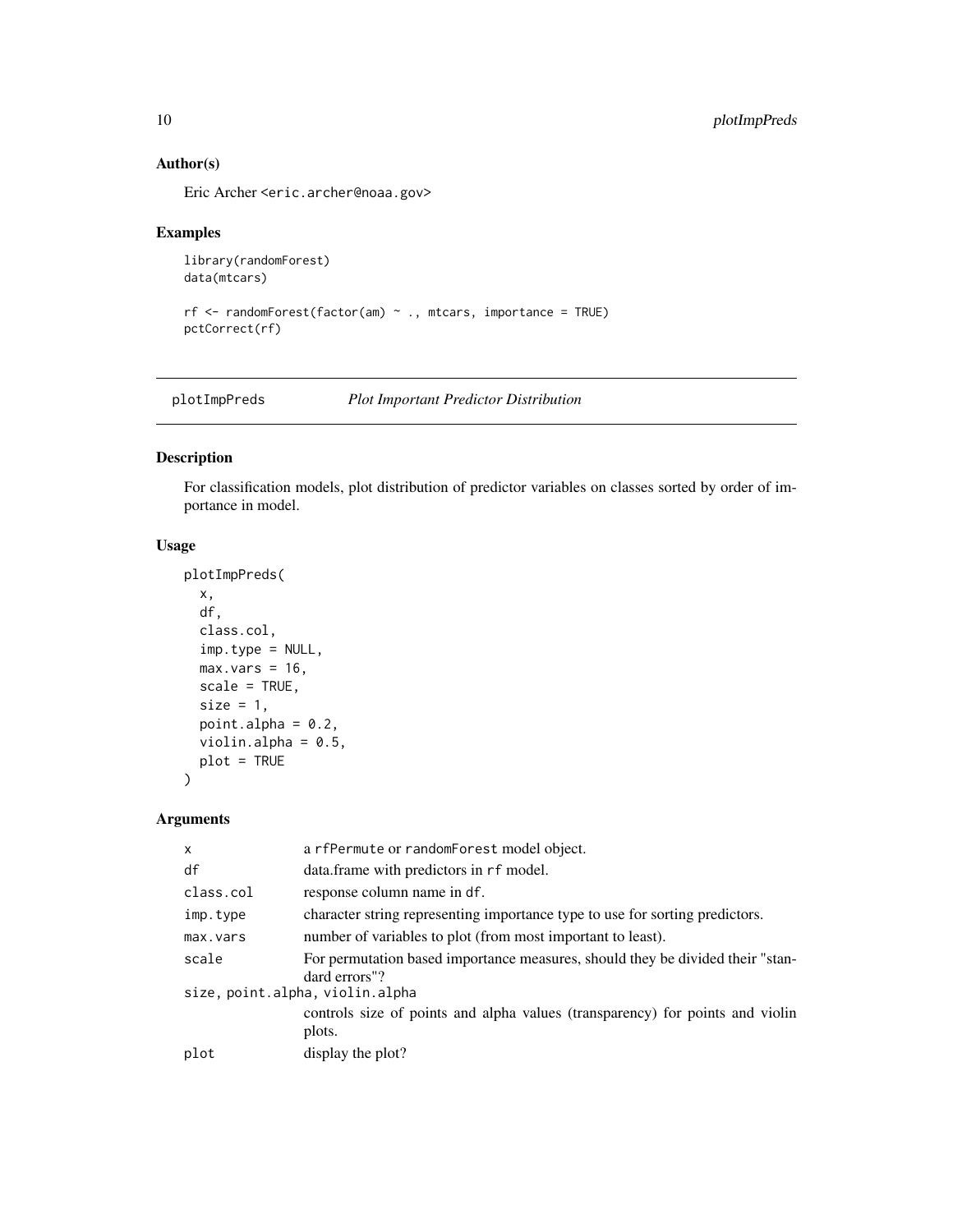#### <span id="page-10-0"></span>plotInbag and the set of the set of the set of the set of the set of the set of the set of the set of the set o

### Value

the ggplot2 object is invisibly returned.

#### Note

If the model in  $x$  is from randomForest and was run with importance = TRUE, then 'MeanDecreaseAccuracy' is used as the default importance measure for sorting. Otherwise, 'MeanDecreaseGini' is used.

#### Author(s)

Eric Archer <eric.archer@noaa.gov>

#### Examples

```
library(randomForest)
data(mtcars)
df <- mtcars
df$am <- factor(df$am)
rf \leftarrow \text{randomForest}(\text{am} \sim ., \text{df}, \text{importance = TRUE})plotImpPreds(rf, df, "am")
```
<span id="page-10-1"></span>

plotInbag *Plot Inbag distribution*

#### Description

Plot distribution of the fraction of trees that samples were inbag in the Random Forest model.

#### Usage

 $plotInbag(x, bins = 10, replace = TRUE, samplesize = NULL, plot = TRUE)$ 

#### Arguments

| $\mathsf{x}$ | a rfPermute or randomForest model object                                                                     |
|--------------|--------------------------------------------------------------------------------------------------------------|
| bins         | number of bins in histogram.                                                                                 |
| replace      | was sampling done with or without replacement?                                                               |
| sampsize     | sizes of samples drawn. Either a single value or vector of sample sizes as long<br>as the number of classes. |
| plot         | display the plot?                                                                                            |

#### Value

the ggplot2 object is invisibly returned.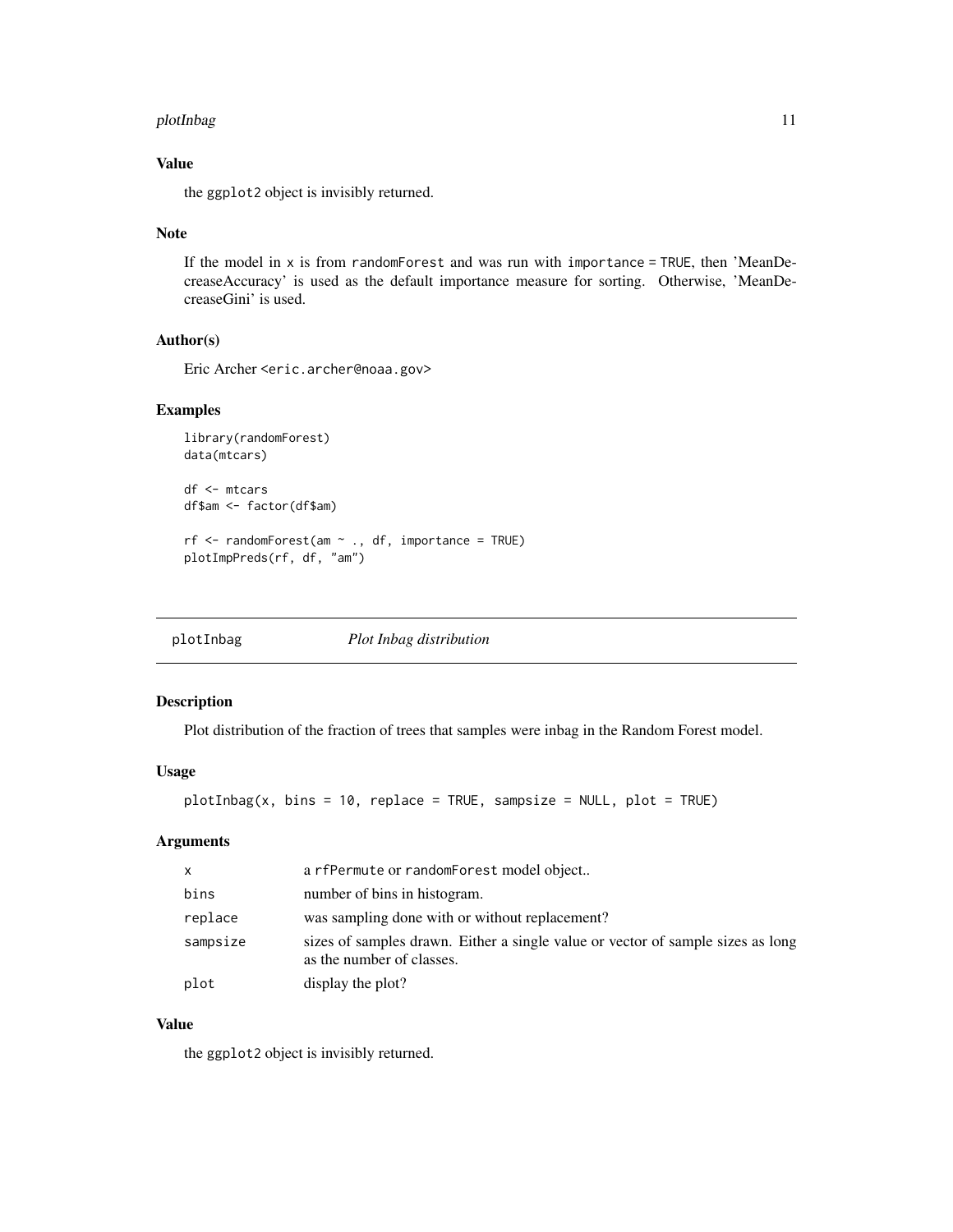Note

Red vertical lines on the plot denote the expected inbag rate(s). These rates are based on the values of replace and sampsize supplied. If not specified, they are set to the [randomForest](#page-0-0) defaults. If this is not the same as the arguments used to run the model, there will be a mismatch in the location of these indicator lines and the inbag frequency distribution.

#### Author(s)

Eric Archer <eric.archer@noaa.gov>

#### Examples

```
library(randomForest)
data(mtcars)
sampsize = c(5, 5)rf \le randomForest(factor(am) \sim ., data = mtcars, ntree = 10)
plotInbag(rf)
rf \le randomForest(factor(am) \sim ., data = mtcars, ntree = 1000)
plotInbag(rf)
rf \le- randomForest(factor(am) \sim ., data = mtcars, ntree = 10000)
plotInbag(rf)
```
plotNull *Plot Random Forest Importance Null Distributions*

#### Description

Plot the Random Forest null distributions importance metrics, observed values, and p-values for each predictor variable from the object produced by a call to [rfPermute](#page-17-1).

```
plotNull(
  x,
 preds = NULL,
  imp.type = NULL,
  scale = TRUE,plot.type = c("density", "hist"),
 plot = TRUE
)
```
<span id="page-11-0"></span>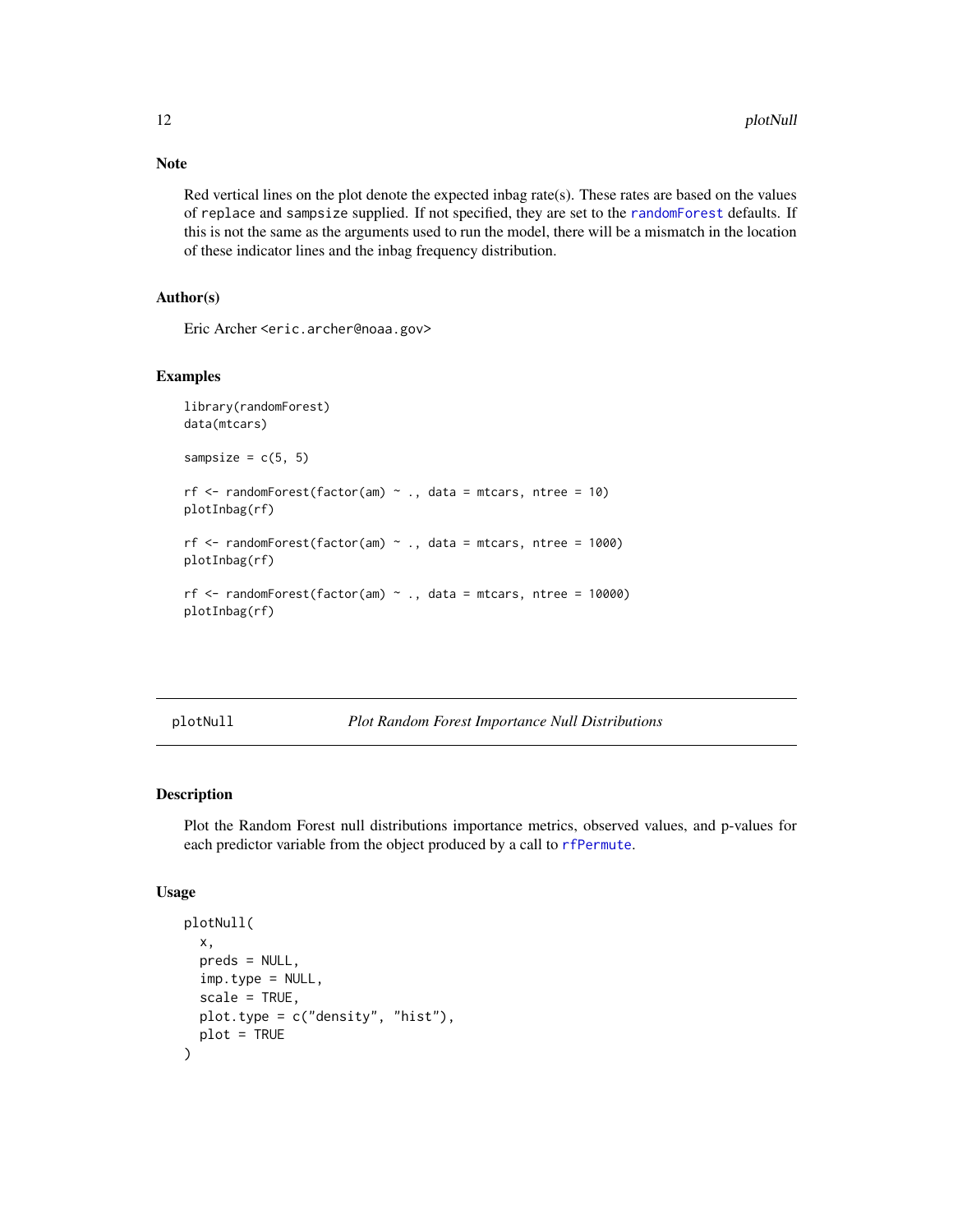#### <span id="page-12-0"></span>plotPredictedProbs 13

#### **Arguments**

| $\mathsf{x}$ | An object produced by a call to rfPermute.                                                |
|--------------|-------------------------------------------------------------------------------------------|
| preds        | a character vector of predictors to plot. If NULL, then all predictors are plotted.       |
| imp.type     | A character vector giving the importance metric $(s)$ to plot.                            |
| scale        | Plot importance measures scaled (divided by) standard errors?                             |
| plot.type    | type of plot to produce: "density" for smoothed density plot, or "hist" for<br>histogram. |
| plot         | display the plot?                                                                         |

#### Details

The function will generate an plot for each predictor, with facetted importance metrics. The vertical red line shows the observed importance score and the \_p\_-value is given in the facet label.

#### Value

A named list of the ggplot figures produced is invisibly returned.

#### Author(s)

Eric Archer <eric.archer@noaa.gov>

#### Examples

```
# A regression model using the ozone example
data(airquality)
ozone.rp <- rfPermute(
 Ozone \sim ., data = airquality, ntree = 100,
 na. action = na. omit, nrep = 50, num. cores = 1)
# Plot the null distributions and observed values.
```
plotNull(ozone.rp)

plotPredictedProbs *Plot Predicted Probabilities*

#### Description

Plot histogram of assignment probabilities to predicted class. This is used for determining if the model differentiates between correctly and incorrectly classified samples in terms of how strongly they are classified.

```
plotPredictedProbs(x, bins = 30, plot = TRUE)
```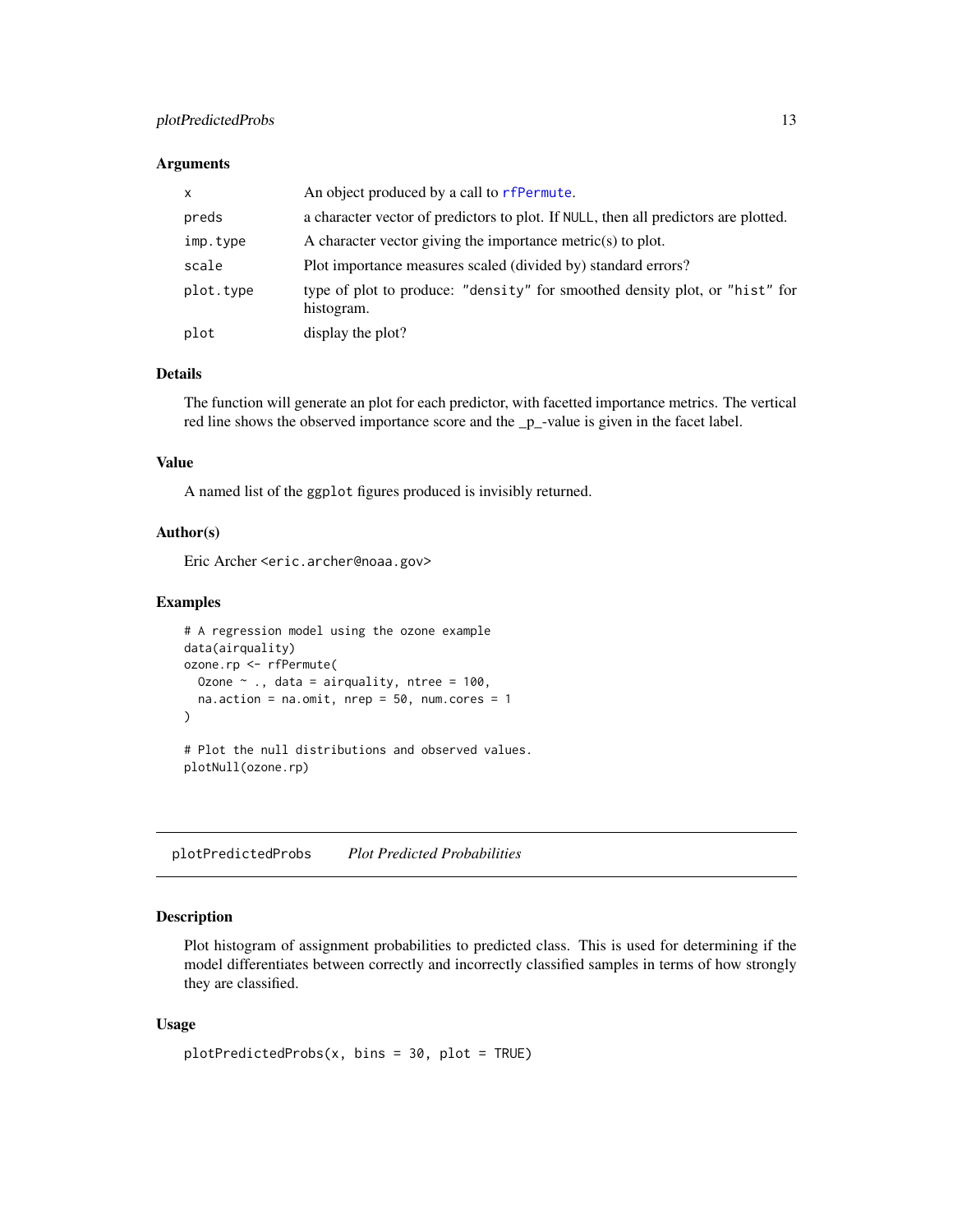#### <span id="page-13-0"></span>Arguments

| X    | a rfPermute or randomForest model object.                       |
|------|-----------------------------------------------------------------|
| bins | number of bins in histogram. Defaults to number of samples / 5. |
| plot | display the plot?                                               |

#### Value

the ggplot2 object is invisibly returned.

#### Author(s)

Eric Archer <eric.archer@noaa.gov>

#### Examples

```
library(randomForest)
data(mtcars)
```
rf <- randomForest(factor(am) ~ ., mtcars) plotPredictedProbs(rf, bins = 20)

plotProximity *Plot Random Forest Proximity Scores*

#### Description

Create a plot of Random Forest proximity scores using multi-dimensional scaling.

```
plotProximity(
  x,
  dim.x = 1,
  dim.y = 2,
  class.cols = NULL,
  legend.type = c("legend", "label", "none"),
  legend.loc = c("top", "bottom", "left", "right"),
 point.size = 2,
  circle.size = 8,
  circle.border = 1,
  group.type = c("ellipse", "hull", "contour", "none"),
  group.alpha = 0.3,
  ellipse.level = 0.95,
  n.contour.grid = 100,
  label.size = 4,
  label.a1pha = 0.7,
  plot = TRUE
)
```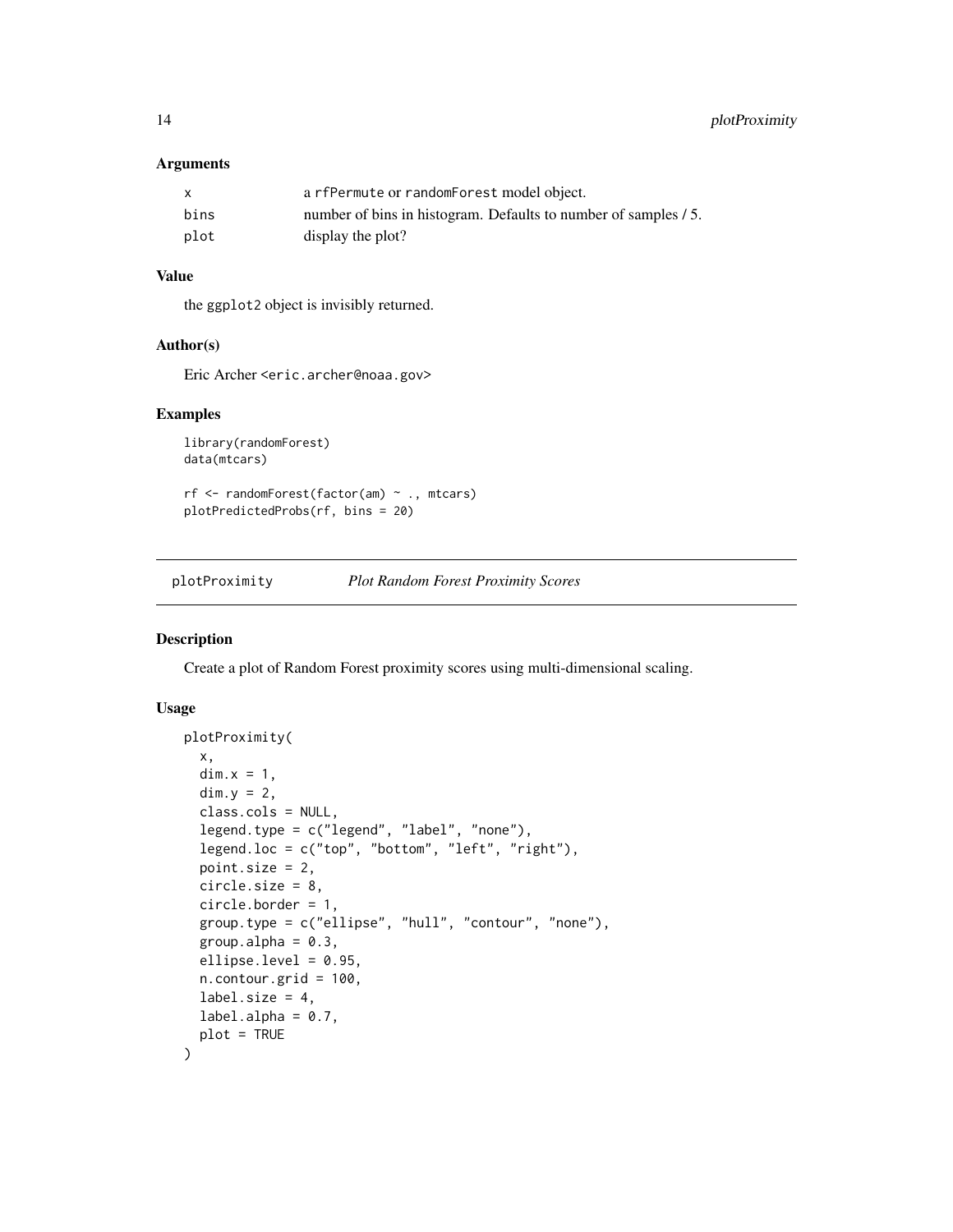#### <span id="page-14-0"></span>plotProximity 15

#### Arguments

| X             | a rfPermute or randomForest model object.                                                              |
|---------------|--------------------------------------------------------------------------------------------------------|
| dim.x, dim.y  | numeric values giving x and y dimensions to plot from multidimensional scaling<br>of proximity scores. |
| class.cols    | vector of colors to use for each class.                                                                |
| legend.type   | type of legend to use to label classes.                                                                |
| legend.loc    | character keyword specifying location of legend. Can be "bottom", "top", "left", "right".              |
| point.size    | size of central points. Set to NULL for no points.                                                     |
| circle.size   | size of circles around points indicating classification. Set to NULL for no cir-<br>cles.              |
| circle.border | width of circle border.                                                                                |
| group.type    | type of grouping to display. Ignored for regression models.                                            |
| group.alpha   | value giving alpha transparency level for group shading. Setting to 0 produces<br>no shading.          |
| ellipse.level | the confidence level at which to draw the ellipse.                                                     |
|               | n. contour.grid number of grid points for contour lines.                                               |
| label.size    | size of label if $legend. type = 'label'.$                                                             |
| label.alpha   | transparency of label background.                                                                      |
| plot          | logical determining whether or not to show plot.                                                       |
|               |                                                                                                        |

#### Details

Produces a scatter plot of proximity scores for dim.x and dim.y dimensions from a multidimensional scale (MDS) conversion of proximity scores from a randomForest object. For classification models, points are colored according to original (inner) and predicted (outer) class.

#### Value

| a list with: |                                           |
|--------------|-------------------------------------------|
| prox.mds     | the MDS scores of the selected dimensions |
| g            | ggplot object                             |

#### Author(s)

Eric Archer <eric.archer@noaa.gov>

```
library(randomForest)
data(symb.metab)
rf <- randomForest(type ~ ., symb.metab, proximity = TRUE)
# With confidence ellipses
```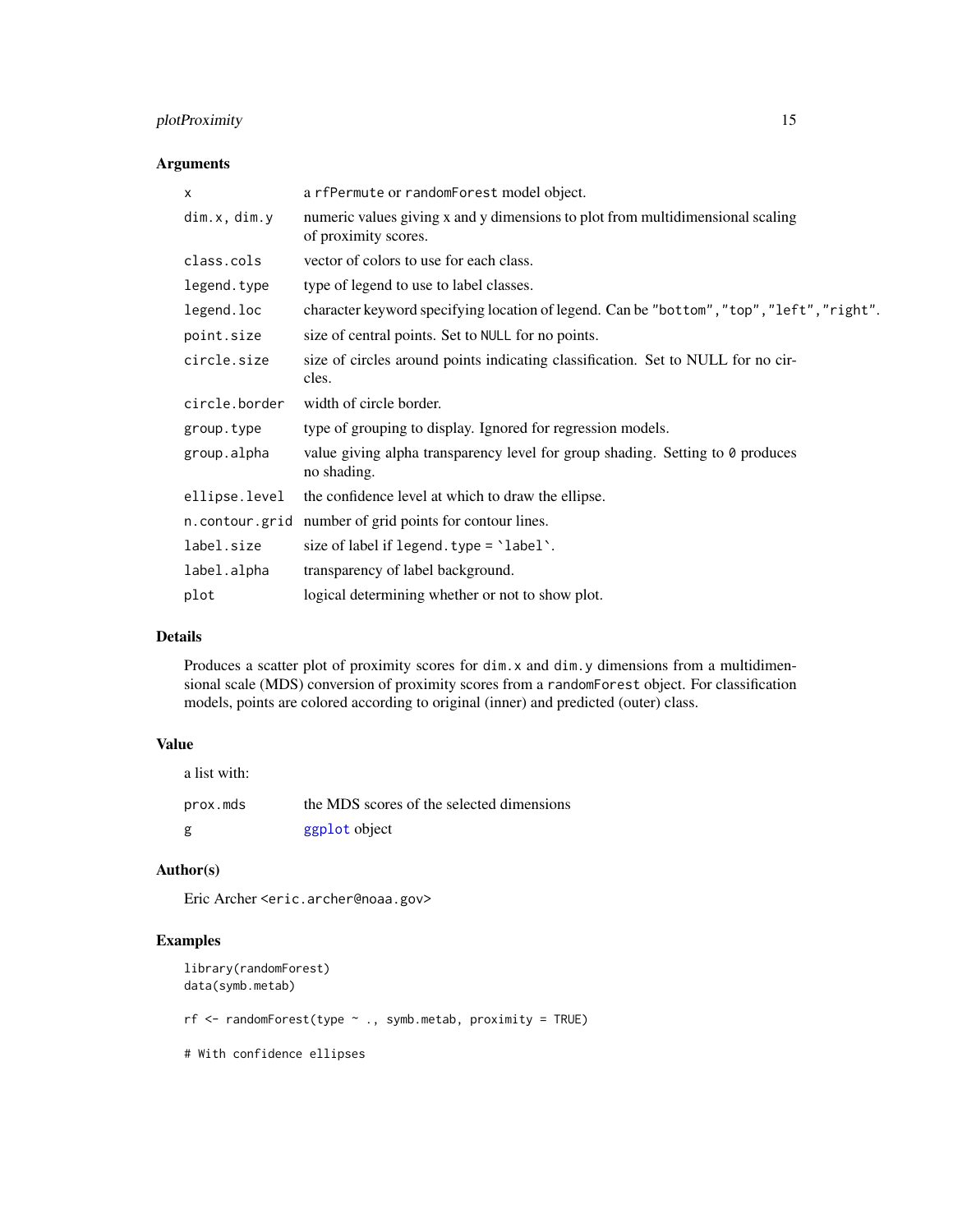```
plotProximity(rf)
# With convex hulls
plotProximity(rf, group.type = "hull")
# With contours
plotProximity(rf, group.type = "contour")
# Remove the points and just show ellipses
plotProximity(rf, point.size = NULL, circle.size = NULL, group.alpha = 0.5)
# Labels instead of a legend
plotProximity(rf, legend.type = "label", point.size = NULL, circle.size = NULL, group.alpha = 0.5)
```
<span id="page-15-1"></span>plotTrace *Plot Trace*

#### Description

Plot trace of cumulative OOB (classification) or MSE (regression) error rate by number of trees.

#### Usage

```
plotTrace(x, pct.correct = TRUE, plot = TRUE)
```
#### Arguments

|             | a rfPermute or randomForest model object.                                        |
|-------------|----------------------------------------------------------------------------------|
| pct.correct | display y-axis as percent correctly classified (TRUE) or OOB error rate (FALSE). |
| plot        | display the plot?                                                                |

#### Value

the ggplot2 object is invisibly returned.

#### Author(s)

Eric Archer <eric.archer@noaa.gov>

```
library(randomForest)
data(mtcars)
rf <- randomForest(factor(am) ~ ., mtcars)
plotTrace(rf)
```
<span id="page-15-0"></span>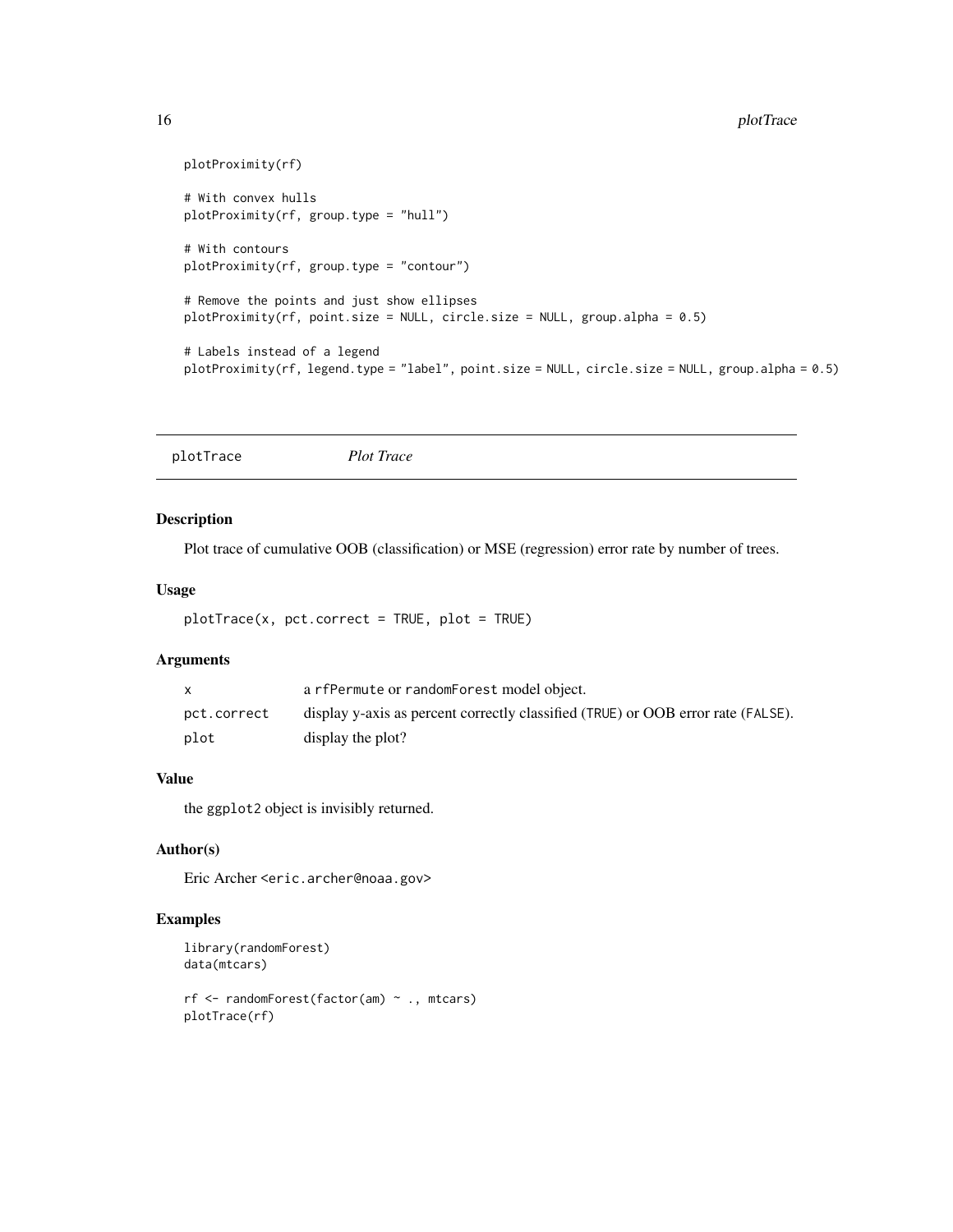<span id="page-16-0"></span>plotVotes *Plot Vote Distribution*

#### Description

For classification models, plot distribution of votes for each sample in each class.

#### Usage

```
plotVotes(x, type = NULL, freq.sep.line = TRUE, plot = TRUE)
```
#### Arguments

| X             | a rfPermute or randomForest model object.                                                                                                                                                                                    |
|---------------|------------------------------------------------------------------------------------------------------------------------------------------------------------------------------------------------------------------------------|
| type          | either area for stacked continuous area plot or bar for discrete stacked bar chart.<br>The latter is prefered for small numbers of cases. If not specified, a bar chart<br>will be used if all classes have $\leq$ 30 cases. |
| freg.sep.line | put frequency of original group on second line in facet label? If FALSE, labels<br>are single line. If NULL frequencies will not be included in labels.                                                                      |
| plot          | display the plot?                                                                                                                                                                                                            |

### Value

the ggplot2 object is invisibly returned.

#### Author(s)

Eric Archer <eric.archer@noaa.gov>

```
library(randomForest)
data(mtcars)
rf <- randomForest(factor(am) ~ ., mtcars)
plotVotes(rf)
```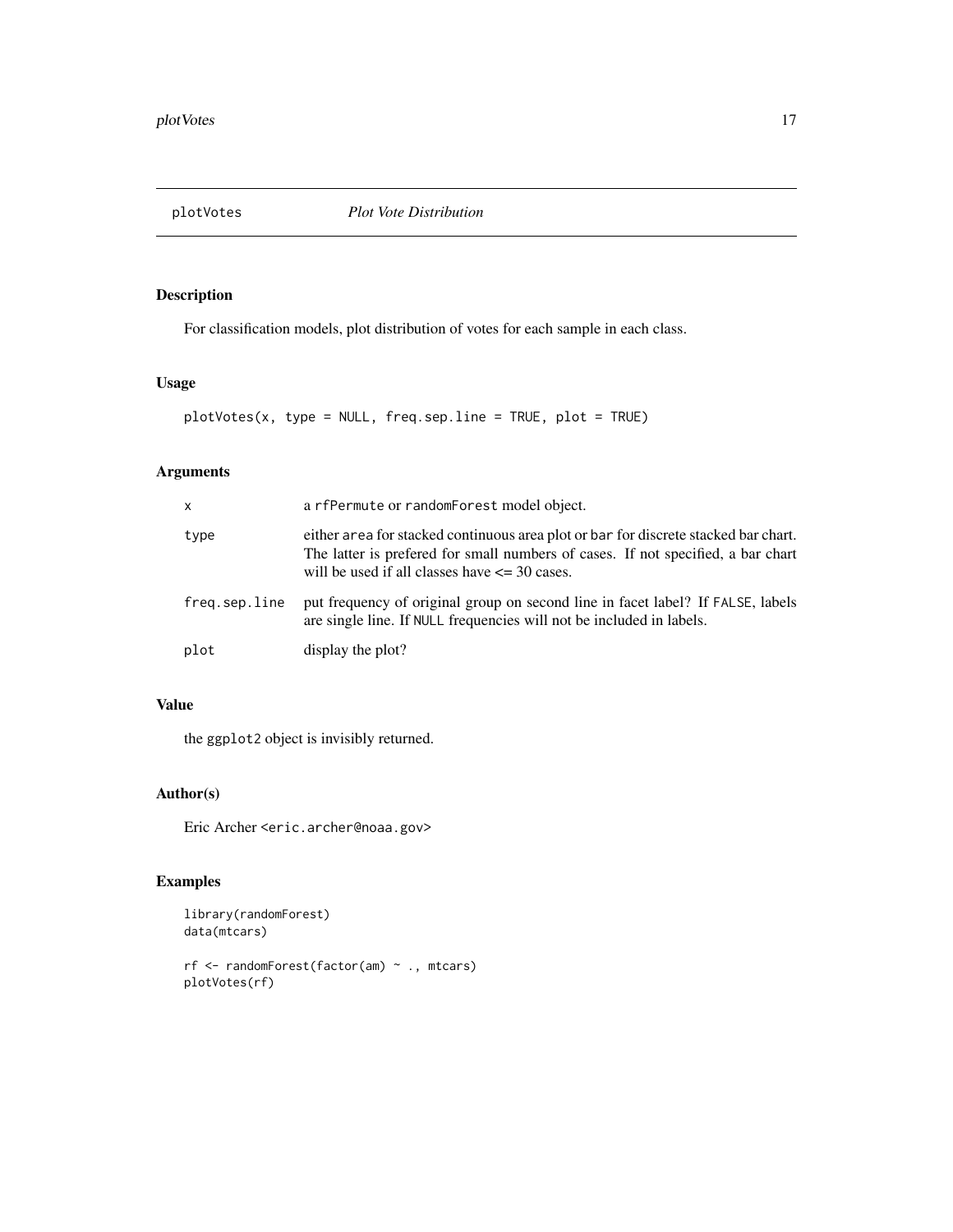<span id="page-17-1"></span><span id="page-17-0"></span>

#### Description

Estimate significance of importance metrics for a Random Forest model by permuting the response variable. Produces null distribution of importance metrics for each predictor variable and p-value of observed.

#### Usage

```
rfPermute(x, ...)
## Default S3 method:
rfPermute(x, y = NULL, ..., num.rep = 100, num.cores = 1)
## S3 method for class 'formula'
rfPermute(
  formula,
  data = NULL,
  ...,
  subset,
 na.action = na.fail,
 num.rep = 100,
 num.cores = 1
)
as.randomForest(x)
## S3 method for class 'rfPermute'
print(x, \ldots)## S3 method for class 'rfPermute'
predict(object, ...)
```
#### Arguments

x, y, formula, data, [subset, na.ac](#page-0-0)tion, ...

|           | See randomForest for definitions. In as . randomForest this is either a randomForest<br>or rfPermute object to be converted to a random Forest object. |
|-----------|--------------------------------------------------------------------------------------------------------------------------------------------------------|
| num.rep   | Number of permutation replicates to run to construct null distribution and cal-<br>culate p-values (default $= 100$ ).                                 |
| num.cores | Number of CPUs to distribute permutation results over. Defaults to NULL which<br>uses one fewer than the number of cores reported by detectCores.      |
| object    | an rfPermute model to be used for prediction. See predict. randomForest                                                                                |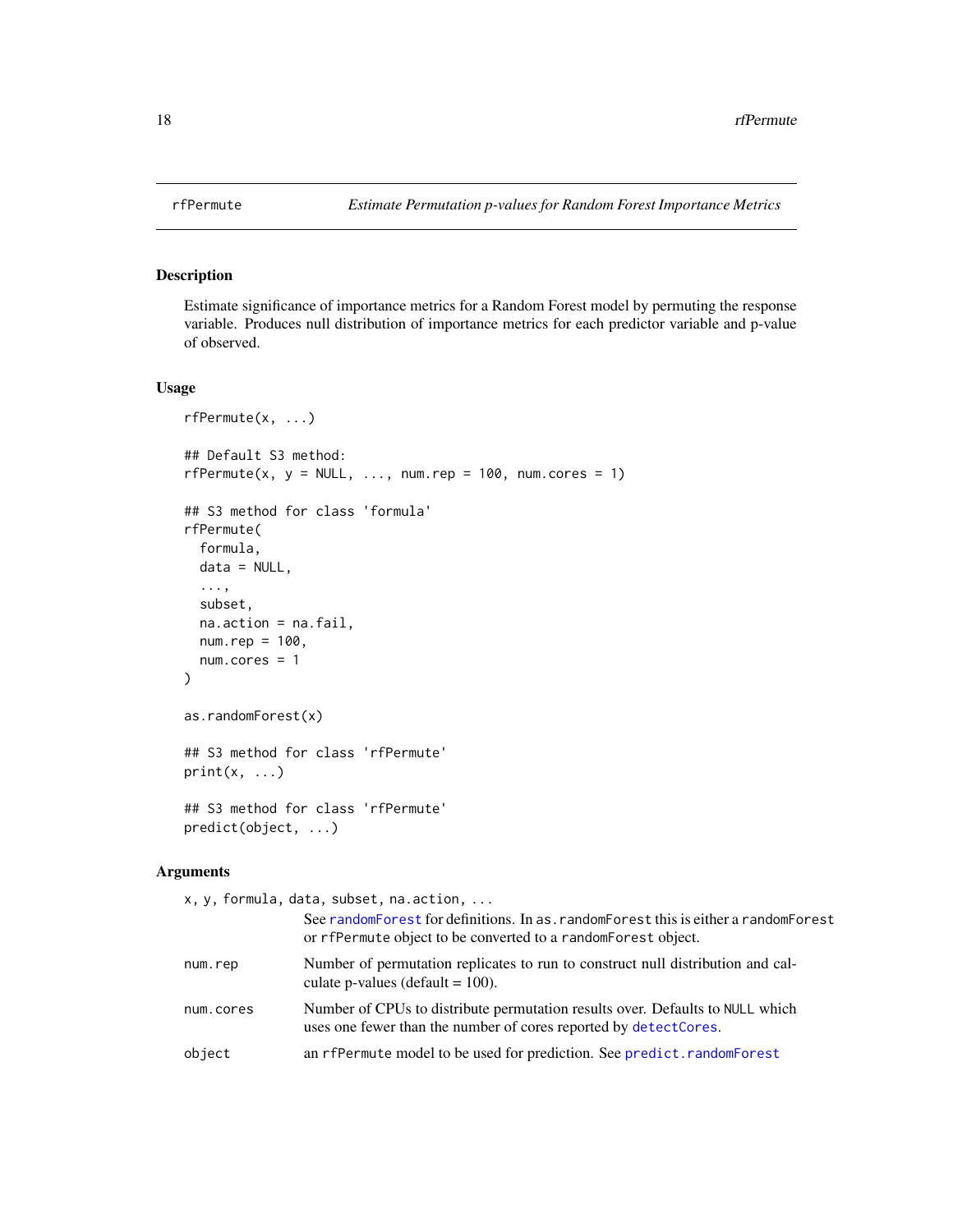#### <span id="page-18-0"></span>rfPermute\_package 19

#### Details

All other parameters are as defined in randomForest.formula. A Random Forest model is first created as normal to calculate the observed values of variable importance. The response variable is then permuted num.rep times, with a new Random Forest model built for each permutation step.

#### Value

An rfPermute object.

#### Author(s)

Eric Archer <eric.archer@noaa.gov>

#### Examples

```
# A regression model predicting ozone levels
data(airquality)
ozone.rp <- rfPermute(Ozone ~ ., data = airquality, na.action = na.omit, ntree = 100, num.rep = 50)
ozone.rp
```
# Plot the scaled importance distributions # Significant (p <= 0.05) predictors are in red plotImportance(ozone.rp, scale = TRUE)

```
# Plot the importance null distributions and observed values for two of the predictors
plotNull(ozone.rp, preds = c("Solar.R", "Month"))
```
# A classification model classifying cars to manual or automatic transmission data(mtcars)

```
am.rp \leq rfPermute(factor(am) \sim ., mtcars, ntree = 100, num.rep = 50)
summary(am.rp)
```
plotImportance(am.rp, scale = TRUE, sig.only = TRUE)

rfPermute\_package *rfPermute model object*

#### Description

Container for rfPermute results

#### Usage

rfPermuteTutorial()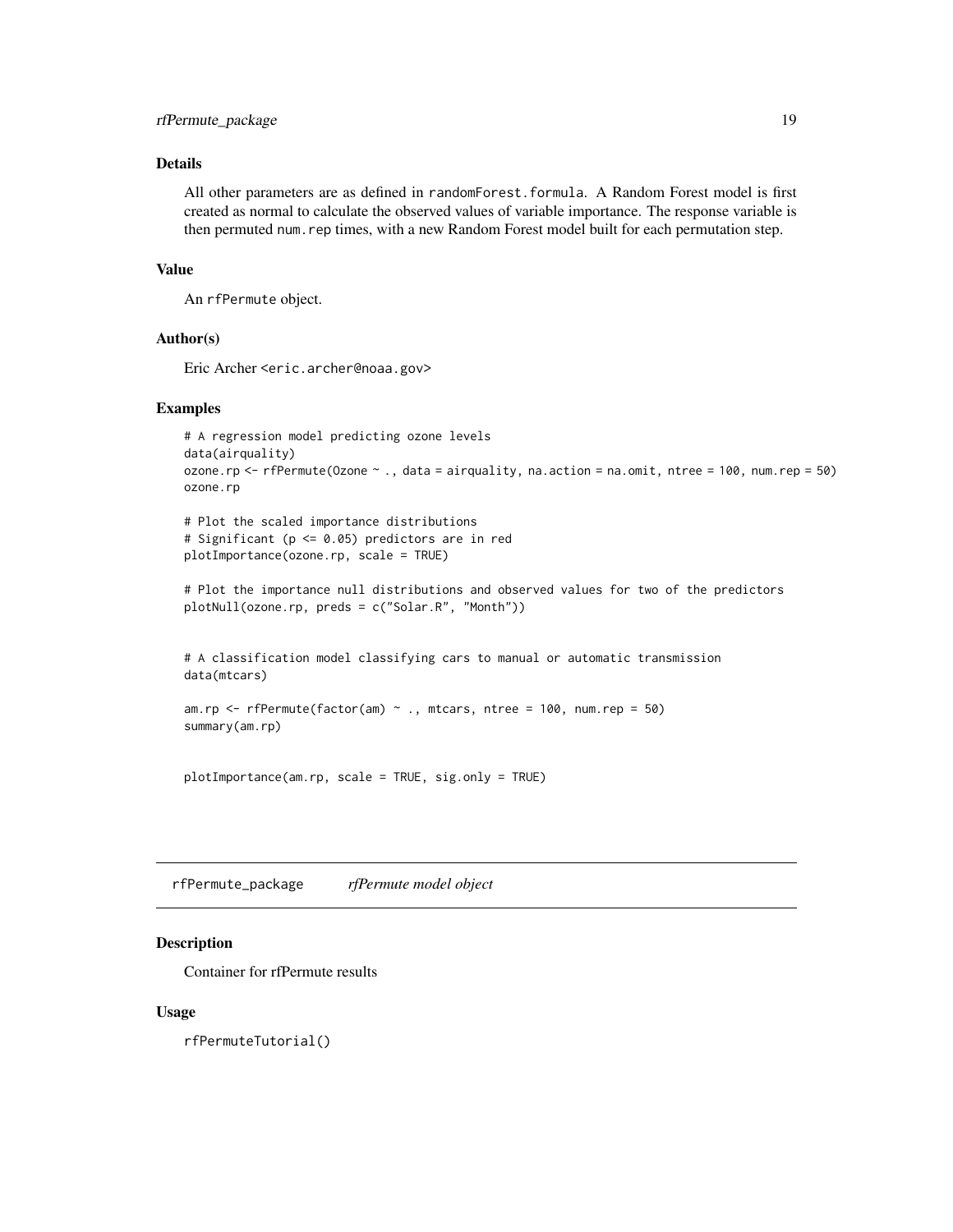<span id="page-19-0"></span>

#### Description

Combine plots of error traces and inbag rates.

#### Usage

```
## S3 method for class 'randomForest'
summary(object, ...)
```
## S3 method for class 'rfPermute' summary(object, ...)

#### Arguments

| object   | a rfPermute or randomForest model object to summarize. |
|----------|--------------------------------------------------------|
| $\cdots$ | arguments passed to plotInbag.                         |

#### Value

A combination of plots from [plotTrace](#page-15-1) and [plotInbag](#page-10-1) as well as summary confusion matrices (classification) or error rates (regression) from the model.

#### Author(s)

Eric Archer <eric.archer@noaa.gov>

#### See Also

[plotTrace](#page-15-1), [plotInbag](#page-10-1)

#### Examples

```
# A regression model using the ozone example
data(airquality)
ozone.rp <- rfPermute(
  Ozone \sim ., data = airquality, na.action = na.omit,
  ntree = 100, nrep = 50, num.cores = 1)
```
summary(ozone.rp)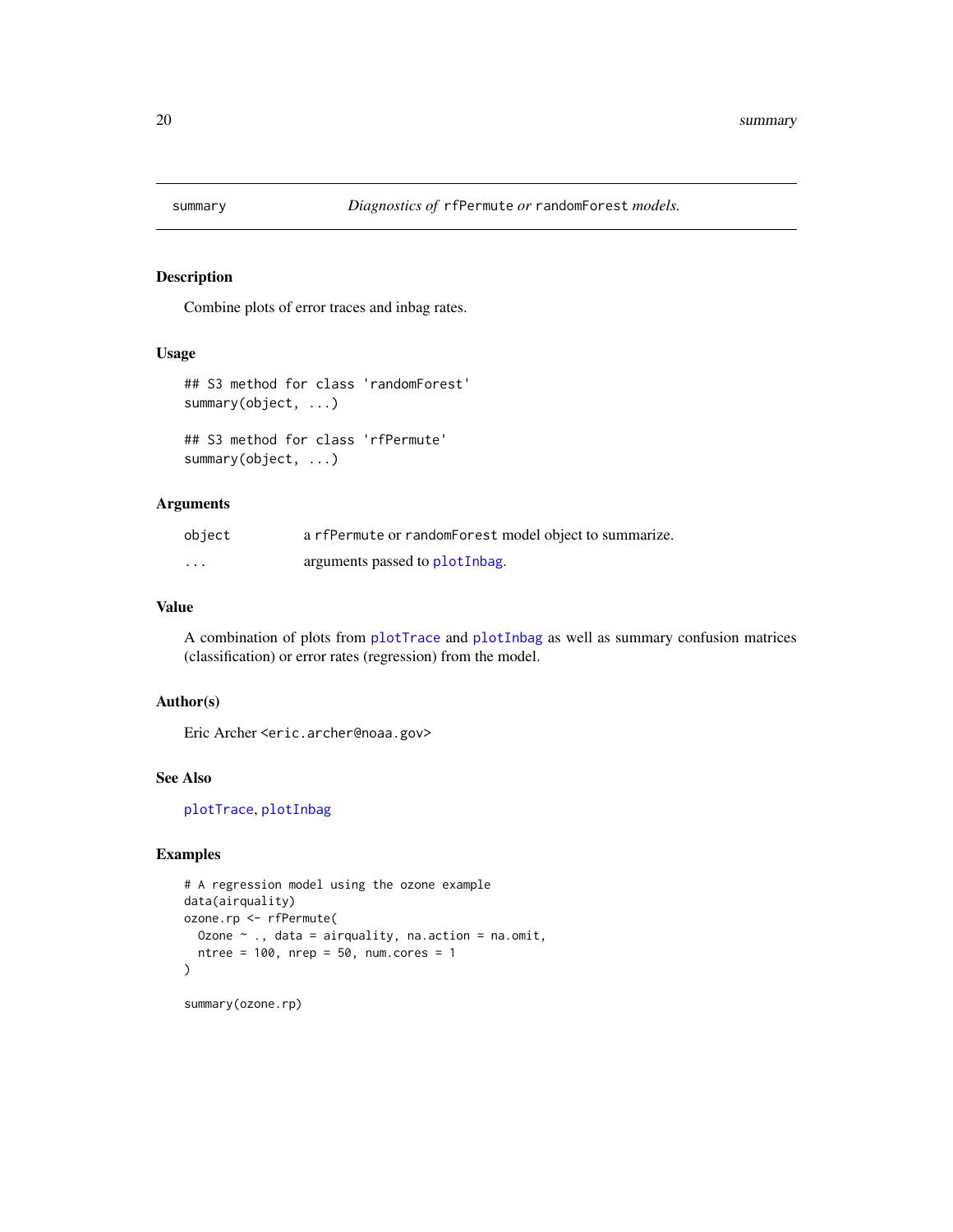<span id="page-20-0"></span>

#### Description

A data.frame of 155 metabolite relative concentrations for 64 samples of four Symbiodinium clade types.

#### Usage

data(symb.metab)

#### Format

data.frame

#### References

Klueter, A.; Crandall, J.B.; Archer, F.I.; Teece, M.A.; Coffroth, M.A. Taxonomic and Environmental Variation of Metabolite Profiles in Marine Dinoflagellates of the Genus Symbiodinium. Metabolites 2015, 5, 74-99.